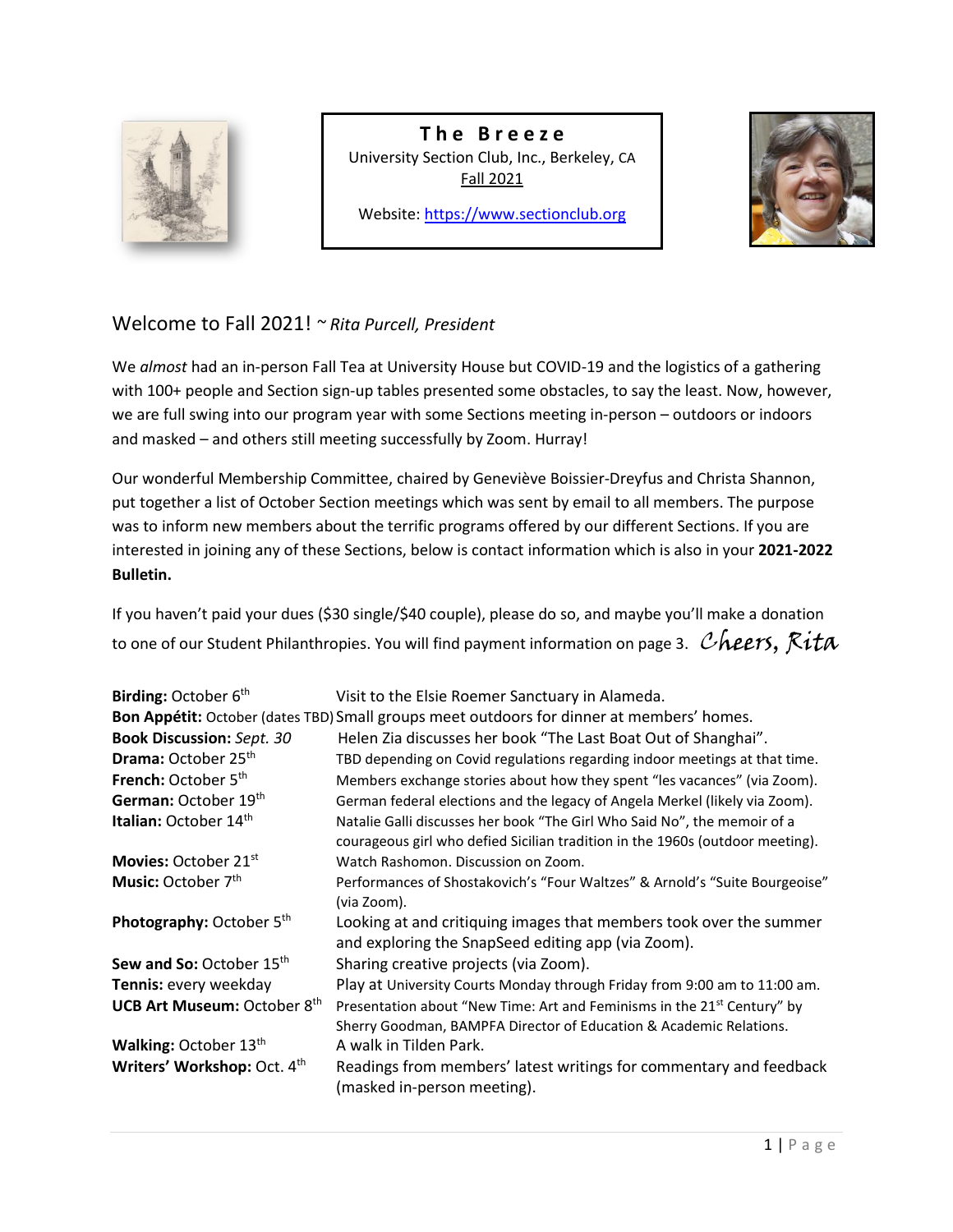**Birding:** Ruth Tobey or Jean Thomas **Bon Appétit:** Mary Heller **Book Discussion:** Emily Ladner or Joan Finnie **Drama:** Terry De Luca Schooler **French:** Maria Ritter or Nicole Lepoutre Baldocchi, **German:** Joyce Arnon or Christa Shannon **Italian:** Barbara Denton or Elly Skarakis **Movies:** Holly Hartley **Music:** Mary-Ellis Adams **Newcomers:** Deirdre Bauer **Photography:** Susie Bailey or Diane Morrison, **Sew and So:** Ellie Hahn or Dorothy Kaplan **Tennis:** Dorothy Kaplan or Traudel Prussin **UC Berkeley Art Museum:** Sandra Gilbert **Walking:** Beth Crovitz or Misty MacCready **Writers' Workshop:** Mary Heller



# **2/22/22! Save the date for the Beehive Luncheon and Fundraiser 2/22/22!**

**!**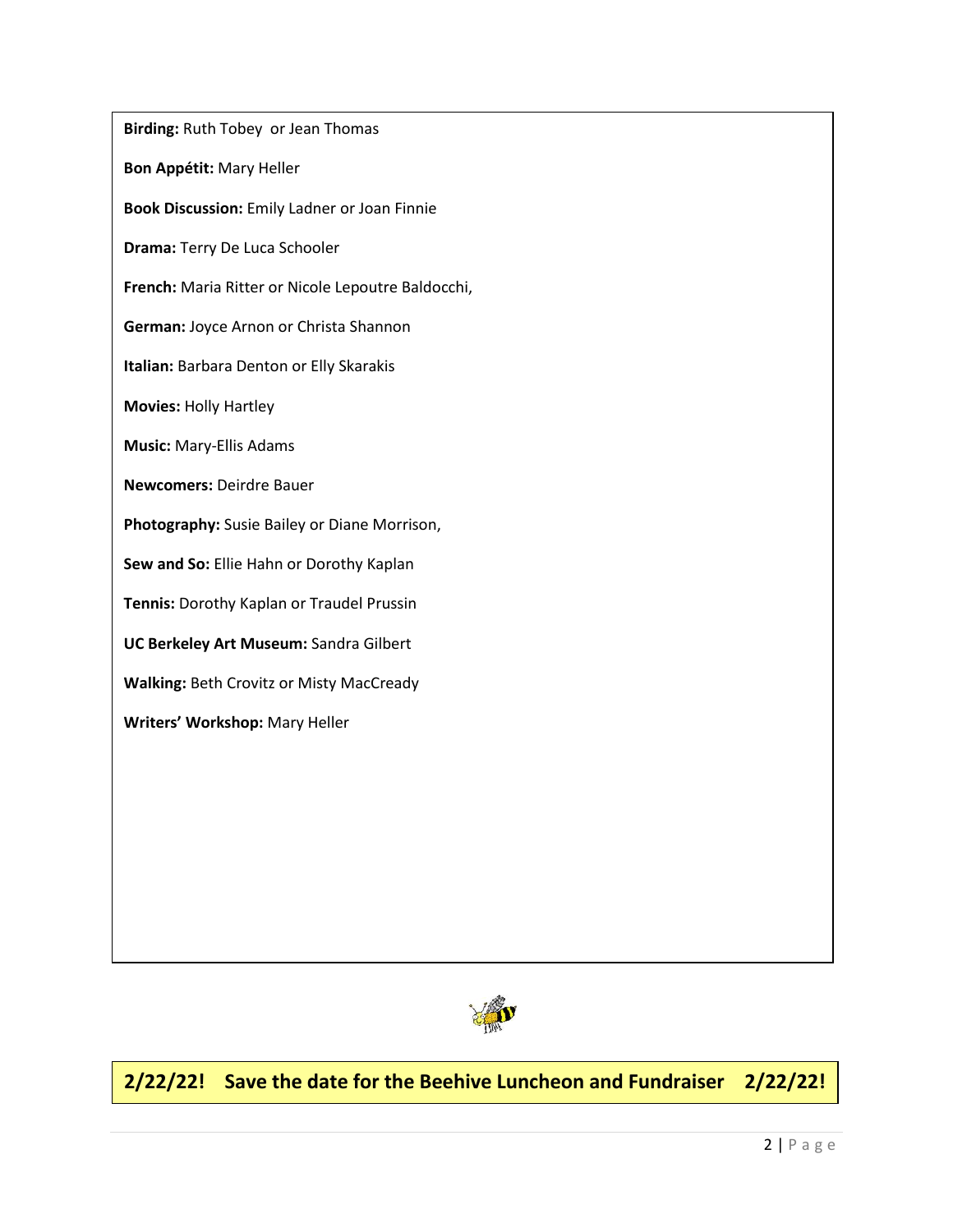# **Student Philanthropies**

## **Services Offered Students (S.O.S.)**

*~ Trish Hare and Dorothy Kaplan, Co-Directors at Large*

S.O.S. manages the Sylvia Elberg Memorial Fund, which provides a grant of up to \$1,000 to aid a student having an unanticipated, nonrecurring financial emergency. During July and August we awarded five grants, totaling \$3,100, to students who had unforeseen medical bills, summer rent, or child care expense. The students are very grateful for their awards. One student wrote:

*"In moments of need, it warms my heart to feel supported in this community, away from home, while pursuing my dreams at UC Berkeley."* 

A big thank you to everyone who has donated!



The **Fall S.O.S. Meeting** will be on Tuesday, October 26, 2021, at 10 a.m. on Zoom. Our speaker will be **Tobirus Newby**, (pictured at left), Social Services Manager, University Health Services. We have asked him to give his perspective on how University Health Services is facing the crisis that has upended the students' oncampus experience and how social services is caring for

both the physical and mental health of students as they face a new type of campus life. All Section Club members are invited and a Zoom link will be sent out close to the date. We look forward to "seeing" you.

**Donations to our student philanthropies** (Student Grants - Merit Awards; SOS - Services Offered Students Projects Fund or Sylvia Elberg Memorial Fund Emergency Grants; I-House Scholarship Endowment; or the General Fund) are always gratefully accepted. You may make checks payable to University Section Club, Inc. and mail to:

Claire Phillips, Treasurer, , or pay electronically through Cheddar Up [https://section-club](https://section-club-annual-dues-and-donations.cheddarup.com/)[annual-dues-and](https://section-club-annual-dues-and-donations.cheddarup.com/)[donations.cheddarup.com](https://section-club-annual-dues-and-donations.cheddarup.com/)

If you have questions, please contact Treasurer Claire Phillips

## **Student Grants – Merit Awards**

*~ Sonja Marken Vélez*, *Director at Large*

After being Co-Chair or Chair for several years of the Sylvia Elberg Memorial Fund or Student Grants-Merit Awards, I realize that helping students who had an unanticipated medical or financial emergency gives me a great feeling of reward, because by helping them at the right moment we might be changing their whole life and the life of their family. This is from a single mother close to graduation whose daughter is handicapped:

"*Thank you so much for the grant! This is a huge help for my daughter and I and I wanted to demonstrate my gratitude through this little note. I am very grateful to have this financial help and I will utilize it wisely. Thank you once again for this immense help. I hope you have a great week!"*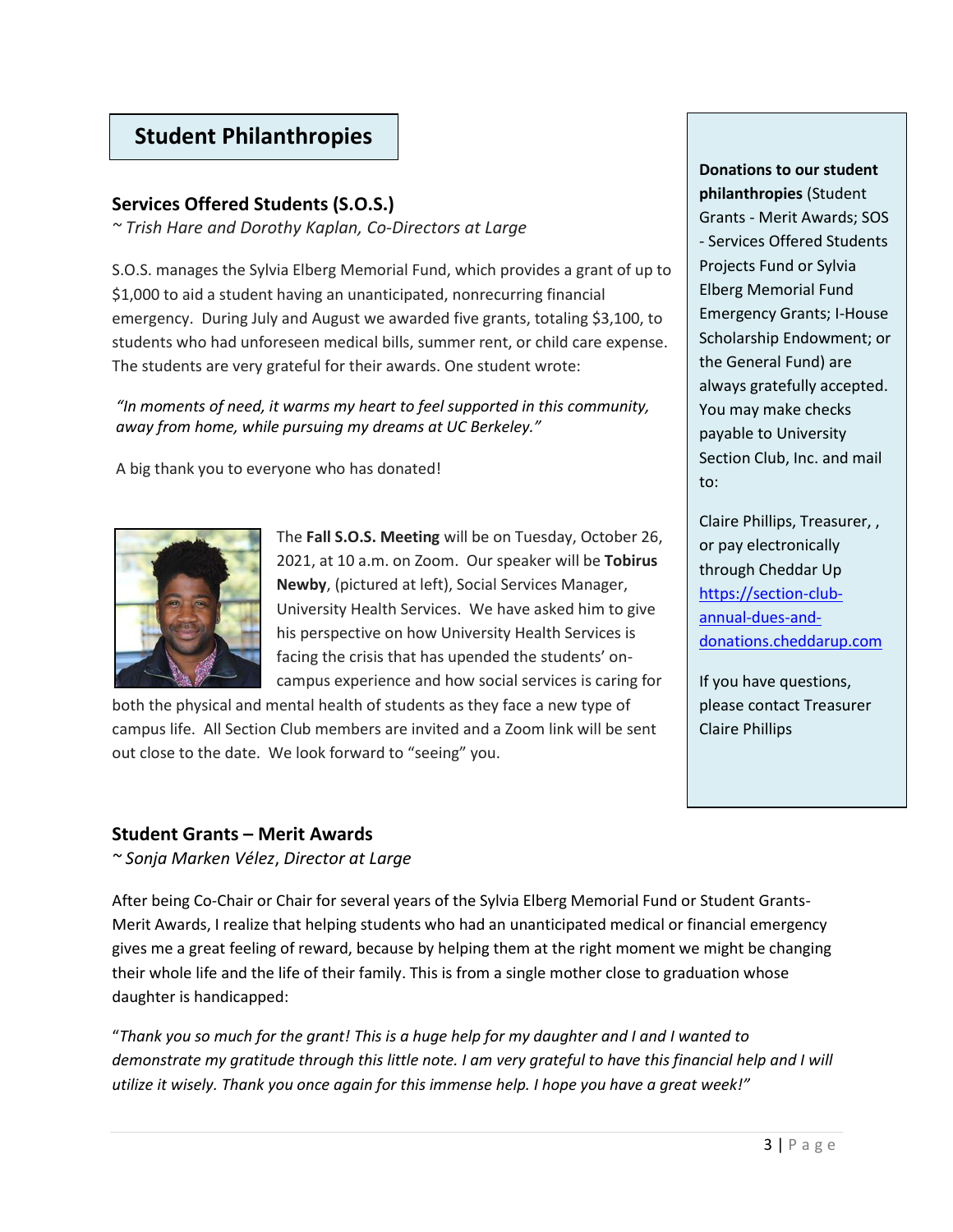

# **!!!! 2/22/22 !!!!**

Save the date for our major fundraiser to benefit needy students at Cal: *The Beehive Luncheon and Silent Auction!* Tuesday, February 22, 2022, 11:30 am to 2:00 pm. Save your appetite for the delicious salmon luncheon and come enjoy friends and a festive occasion!

We are seeking donations of jewelry, bric-a-brac, hand crafts, collectibles and silent auction items (wine, gift certificates to restaurants and shops, as well as experiences offered by our members: hikes, cooking classes, vacation getaways, etc) – please contact Mary-Ellis Adams or Monica Rohrer.

#### **Silent Auction News and Requests** *~ Holly Hartley*

Progress is already underway for a fresh and exciting silent auction. This year, when so many businesses have been hurt by the pandemic, we need more than ever to draw on what we ourselves have to offer. Among favorite items are special dinners prepared by members at their homes. A walk in the woods. A cooking lesson. A lesson in a craft. Greti Sequín has offered a botanical tour and Monica Rohrer is working on an exciting tour of architecturally interesting homes, including lunch. Is there something you might offer?

Everybody needs a little vacation after having spent so much time in one's own digs. If you have a second home you could offer for a weekend or a week, this would go a long way toward our fundraising for Cal students. A week of Indian summer on Cranberry Island, Maine, will be on offer again. Several of our members have made the pilgrimage and watched across the water as the sun sets behind the mountains of Acadia National Park. Deirdre Bauer has also offered her home at Lake Tahoe. If you would consider donating a vacation home, please contact Holly Hartley.

We have a "request for donation" letter that you can take to your favorite restaurant, winery, spa, boutique or gourmet shop. Just call or send an email to Monica Rohrer monica@monicarohrer.com



#### **Farewell, Bambino!** *~ Trish Prior, Bambino Liaison*

Due to too much bookwork, Bambino, the thrift shop for UCSF Benioff Children's Hospital Oakland, has decided not to continue accepting our donations and giving us a percentage of the sales which we have put in our Student Emergency Funds. Our relationship is being terminated at the end of December.

Thank you to all of our members and others who have been donating to this project for so many years

Thanks so much to Janice Lieu who has driven carloads of items to Bambino over the years, and our angel, Dorothy Kaplan, who has donated her garage to this project.

*[Editor's note: Many thanks to Trish Prior for all her work in connecting with people outside our membership for their donations to the Beehive and Bambino, and to Trish and her husband Mike for delivering carloads to Bambino during the pandemic!]*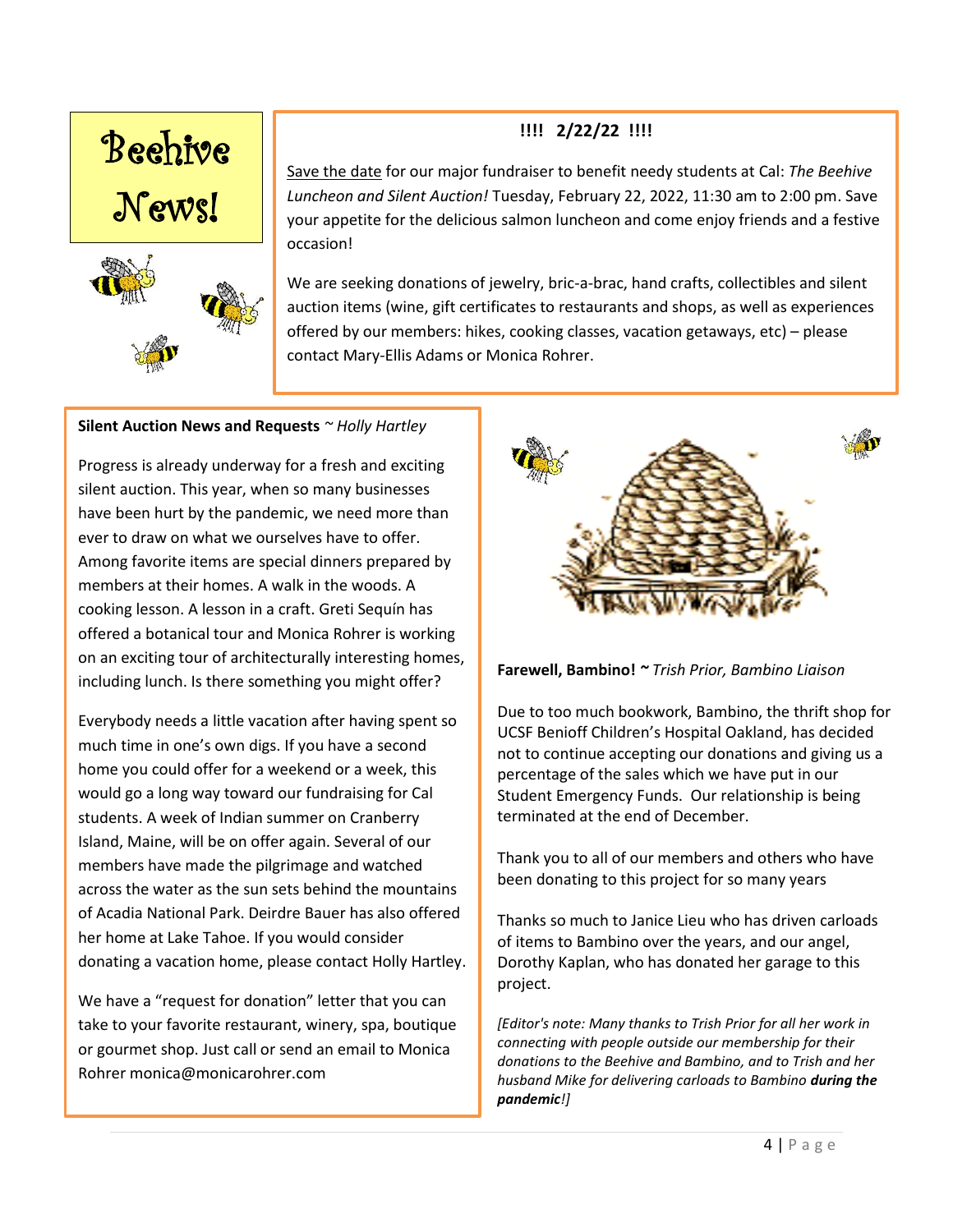



We extend our sympathy to **Lucille Poskanzer** on the death of her husband, Arthur Poskanzer, in June, and to **Grace Fretter** on the death of her son, Travis Fretter, in July.

**Lola Harris** passed away on March 15, 2021 in Stockton at the age of 89 years. Ellen Hahn fondly remembers her as "a loyal and hearty supporter of Section Club for so many years". She was Breeze Editor, served as Treasurer, and was chair of the Birding Section for many years. As a member of Book Section, Lola was never at a loss to recommend a favorite book to read and discuss. Those of us who knew Lola will miss her presence, her wonderful qualities and cheerful personality. ~ *From Dorothy Kaplan*



**Kati Casida** died in June 2021 at the age of 90. She was an accomplished artist and sculptor. Her sculpture Sky Window is at Cesar Chavez Park in Berkeley. Here is a link to her website.

[http://katicasida.dreamhosters.com](http://katicasida.dreamhosters.com/)

When **Nancy Sherman** moved to the Bay Area from San Diego 6 years ago, she quickly resumed passionate community activism here, whether taking an active role in plans to increase walkways in Oakland near Lake Merritt, or working with indigenous people addressing the University's plans for Berkeley's Gill Tract. Her other passion was gourmet cuisine, preparing and enjoying it in many settings, including as a member of Bon Appetit Section. *~ From Monika Eisenbud*



When **Martha Barnes** 

**Smith** passed away on Good Friday, April 2, 2021, the tennis section lost one of its most avid, competitive and fun players. Martha was known to cry out, "Bad ball!" whenever the ball didn't go where she had directed it.

This wasn't often because she was very skilled. Her name is on the singles championship trophy 7 times for wins between 1999 and 2006. She will be remembered for her Southern accent, her stylish dress and her broad-brimmed hats. She cut quite a figure at the Fall Reception, Beehive and other special events. She will be missed. *~ From Holly Hartley*



**Johanna ("Nan") Stigter**

died in May at the age of 95. She was a member of Music Section for many years and loved to sing German lieder.



**Libby Kanowitz** died in September. She was an active member of the Foreign Scholar Committee/The Centre and because of her love for all things Japanese she helped make Japan Day every year a huge success. She brought her collection of kimonos for display and helped with the flower arranging and

sushi-making activities. She was gracious to the spouses of Japanese scholars, inviting them to her home, helping them to feel especially welcome in Berkeley.